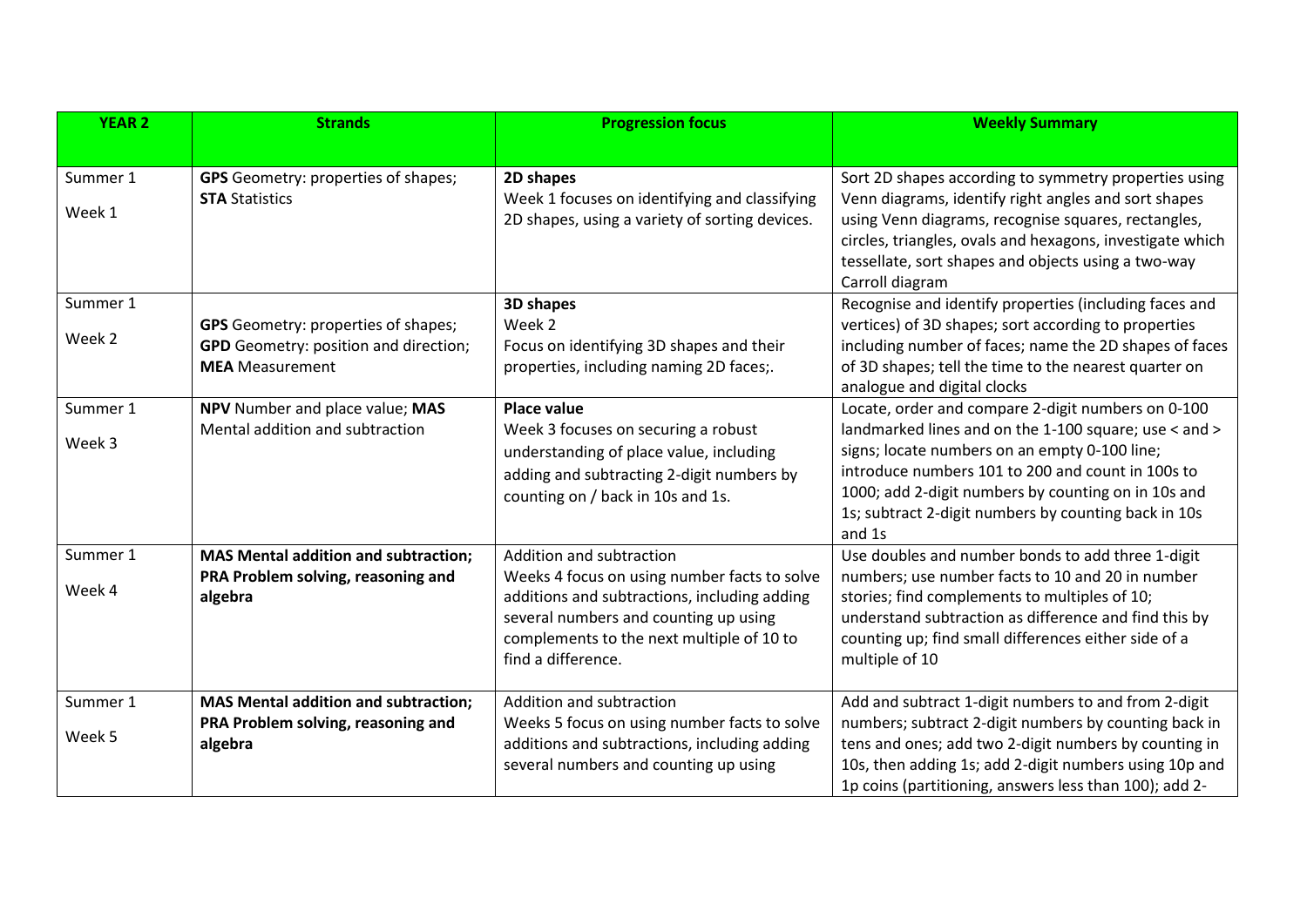|                    |                                                                                                                                              | complements to the next multiple of 10 to<br>find a difference.                                                                                                                                                                                  | digit numbers using place-value cards (partitioning,<br>answers more than 100)                                                                                                                                                                                                                                                                                                                                                   |
|--------------------|----------------------------------------------------------------------------------------------------------------------------------------------|--------------------------------------------------------------------------------------------------------------------------------------------------------------------------------------------------------------------------------------------------|----------------------------------------------------------------------------------------------------------------------------------------------------------------------------------------------------------------------------------------------------------------------------------------------------------------------------------------------------------------------------------------------------------------------------------|
| Summer 1<br>Week 6 | <b>MAS</b> Mental addition and subtraction                                                                                                   | <b>Multiplication, division and fractions</b><br>Week 6 focuses on doubling and halving as<br>inverse operations, and relates division to<br>fractions, including finding halves, quarters<br>and thirds of amounts.                             | Double multiples of 10 and 5 (answers less than 100);<br>double 2-digit numbers ending in 1, 2, 3 or 4 (answers<br>less than 100); find a quarter of numbers up to 40 by<br>halving twice; begin to find 3/4 of numbers; find 1/2<br>1/4 and 1/3 of amounts (sharing); spot patterns and<br>make predictions when finding a third of numbers                                                                                     |
| Summer 1<br>Week 7 | <b>MAS</b> Mental addition and subtraction;<br>NPV Number and place value; MEA<br>Measurement; PRA Problem solving,<br>reasoning and algebra | <b>Addition and subtraction; money</b><br>Week 7 focuses on mental addition and<br>subtraction strategies, using number facts<br>and place value; and on using £.p notation<br>and solving money problems.                                       | Count back in 10s and 1s to solve subtraction (not<br>crossing 10s) and check subtraction using addition,<br>beginning to understand that addition undoes<br>subtraction and vice versa; add three or more small<br>numbers using number facts; record amounts of money<br>using £ · p notation including amounts with no 10s or 1s;<br>find more than one way to solve a money problem                                          |
| Summer 2<br>Week 1 | <b>MMD</b> Mental multiplication and division;<br>FRP Fractions, ratio and proportion                                                        | <b>Multiplication and division</b><br>Week 27 focuses on relating multiplication<br>and division to 'clever counting' (steps of 2,<br>3, 5, 10), understanding multiplication as<br>arrays, and solving divisions as missing<br>number problems. | Count in 3s, recognising numbers in the 3 times-table;<br>write multiplications to go with arrays and use arrays to<br>solve multiplication problems; understand that<br>multiplication is commutative and that division and<br>multiplication are inverse operations; solve divisions as<br>multiplications with a missing number; count in 2s, 3s,<br>5s and 10s to solve divisions and solve division<br>problems in contexts |
| Summer 2<br>Week 2 | <b>MEA</b> Measurement;                                                                                                                      | Length<br>Week 2 focuses on estimating and measuring<br>lengths in cm; drawing in cm                                                                                                                                                             | Measure and estimate lengths in centimetres<br>drawing in cm                                                                                                                                                                                                                                                                                                                                                                     |